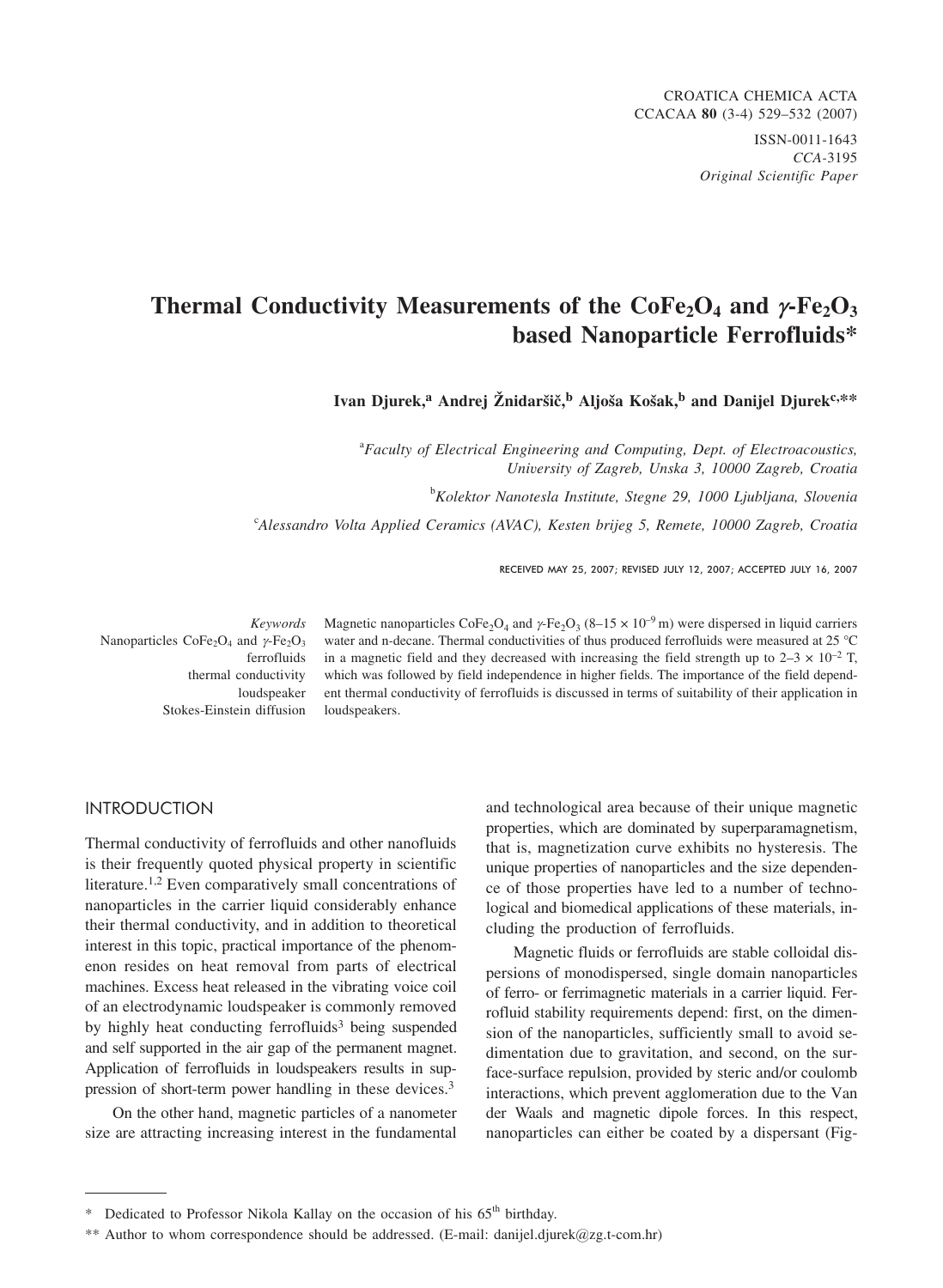

Figure 1. A magnetic nanoparticle and layer of organic molecules.

ure 1), which gives rise to entropic repulsion between them, or the surface of the particle can be charged, thereby producing electrostatic or coulomb repulsion.

A variety of carboxylic acids represent a group of dispersive agents that have been most often used for steric stabilization of nanoparticles in a liquid medium. The carrier liquid is selected to meet the particular application requirements and can be a hydrocarbon, ester, perflouropolyether, water, *etc*. According to the type of carrier liquid, two types of ferrofluids are distinguished: aqueous ionic and surfacted organic-based ferrofluids. Ionic ferrofluids demonstrate several specific phenomena; in particular, they may be used as precursors to a wide class of surfacted ferrofluids, based upon low-evaporating non-polar liquids, keeping their fluid properties in a rather wide temperature range.

High specific magnetization of ferrofluids and their long-term stability have made them useful in a wide range of applications such as sealing, dumping, cooling, bearing, sensing devices, *etc*. In biomedicine, they are used for diagnostic and therapeutic applications (MR imaging, targeting drug delivery, hyperthermia, magnetic cell separation).

Although attractive magnetic properties and their applications in loudspeakers suggest measurement of thermal conductivity in a magnetic field, no report on the subject has been found in the literature to date. In this paper, measurements of thermal conductivity in a mag-

netic field were performed and the results were interpreted in terms of the existing models of superparamagnetic materials.4

Evaluation of a conventional ferrofluid involves at least three fundamental requirements: first, synthesis of nanoparticles with a narrow particle size of around  $10^{-8}$  m must be proved; second, surface treatment of nanoparticles is required in order to prevent them from agglomeration, and third, peptization of nanoparticles into the carrier liquid must be performed, required for the stability of the magnetic fluid.

In the first step, monodispersed particles of superparamegnetic maghemite ( $\gamma$ -Fe<sub>2</sub>O<sub>3</sub>) and of cobalt ferrite (CoFe<sub>2</sub>O<sub>4</sub>) were prepared using the classical coprecipitation method. The monoparticle synthesis was carried out by alkalizing a 1:2 mixture of  $M<sup>H</sup>$  (M = Co, Fe) and Fe<sup>III</sup> at elevated temperature under vigorous stirring, and by the use of commercially available reagents. In this method, the corresponding metal hydroxides were precipitated during the reaction between the precipitating reagent and an aqueous solution of the metal salts. The metal hydroxides were subsequently oxidized in air, which was indicated by formation of the spinel phase.

Variation of the reaction parameters (pH, reaction temperature, reaction time, mixing velocity and concentration of reactants) provided nanoparticles with a mean size ranging from 8 to  $15 \times 10^{-9}$  m and relatively high specific magnetizations of around 60 emu/g.

In order to prevent mutual sticking of nanoparticles, as well as subsequent agglomeration, the particles were sterically stabilized by absorption of a thin layer of oleic acid or ethylene glycol as dispersive agents onto their surface, followed by electrostatic stabilization by controlling the pH and ionic strength of acidic or alkaline aqueous solutions.

Surface modified nanoparticles were finally dispersed in water and n*-*decane as carrier liquids in order to obtain high quality aqueous and organic-based ferrofluids of longterm stability (Figure 2). When put in a magnetic field, fer-



Figure 2. (a) Dry powder of magnetic nanoparticles, (b) magnetic nanoparticles coated with organic layer, (c) magnetic nanoparticles coated with inorganic layer.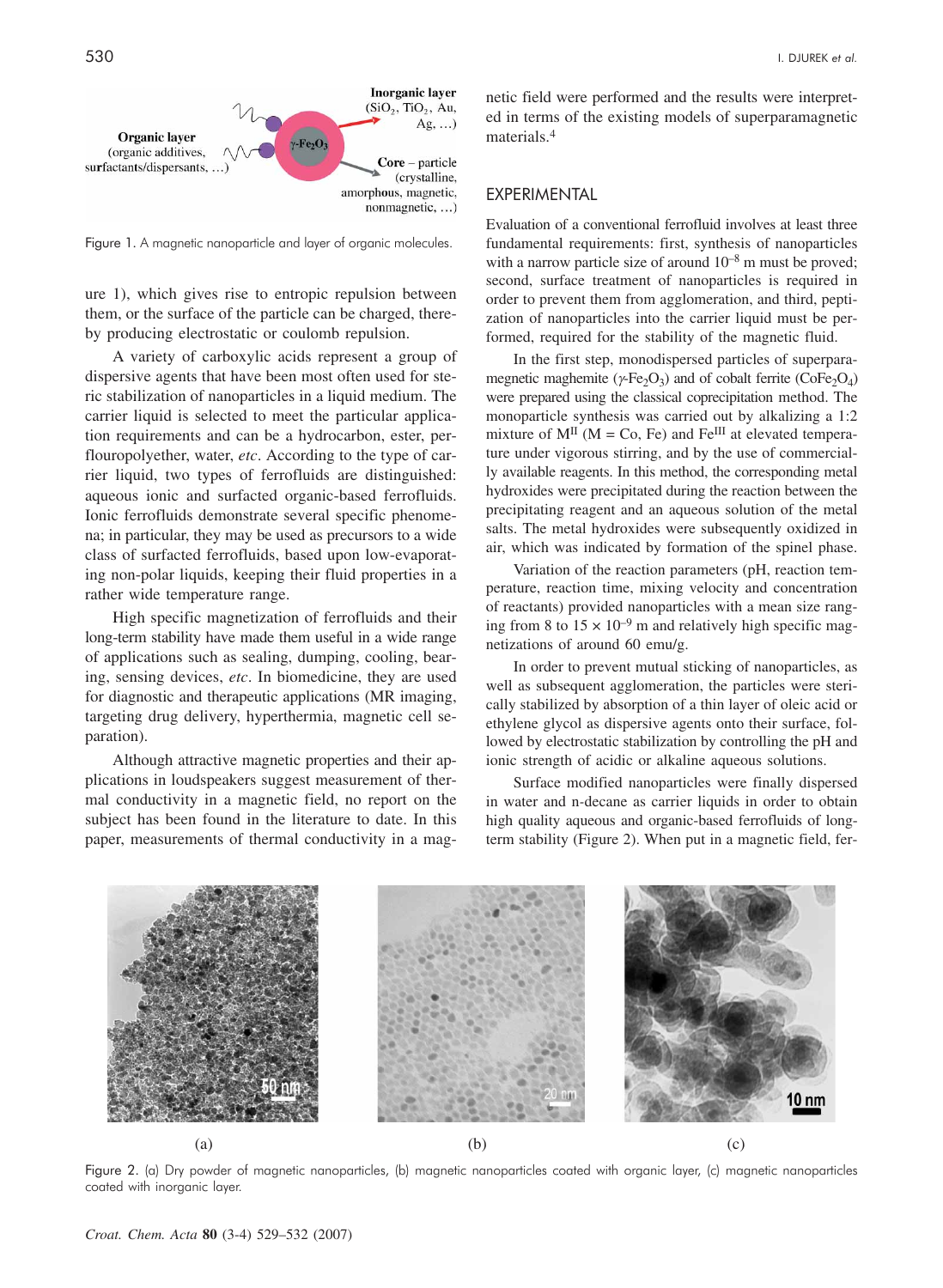

Figure 3. Magnetic liquid based on water as carrier in a permanent magnet field.



Figure 4. Thermal conductivity measuring device.

rofluids tend to conform to magnetic lines near S and N poles of the nearby permanent magnet (Figure 3).

Thermal conductivity was measured by the radial heat flux method applied in the measurement of high pressure dependent thermal conductivity of isopentane<sup>5</sup> used as isostatic pressure transmitting medium in high pressure (12 kbar) cells, and the measuring device (Figure 4) contained the sample of liquid (1) embedded in a copper can (2) serving as a heat sink, with inner hole diameter  $r_2 = 6$  mm. Alumina stud (3) of diameter  $r_1 = 3$  mm with two parallel axial holes served as a heat radiator of heating length *l* = 20 mm. The heater (6) consisted (Figure 4) of a 50  $\mu$ m silk insulated manganin wire wrapped around a 0.4 mm copper wire for better thermal homogeneity. Copper-constantan thermocouple (7) was sealed in a thin indium wire and positioned in the nearby hole. Aluminum frame (4) ensured good centering of the alumina stud. The other end of the differential thermocouple was embedded in the copper heat sink (5), and in

order to increase the uniformity of heat release, the active part of the alumina stud was enclosed by 20 um silver foil. The driving current  $I = 20-50$  mA to the heater  $(R = 16$  ohm) oscillating at  $5 \times 10^{-3}$  Hz frequency was supplied from a SR 730 lock-in amplifier and thermocouple output  $\Delta T$  oscillating at double frequency was detected at the amplifier A-B input.

Thermal conductivity is given by the expression:

$$
\lambda = \frac{I^2 R}{2\pi \cdot \Delta T \cdot l} \cdot \ln\left(\frac{r_2}{r_1}\right) \tag{1}
$$

Longitudinal heat losses in the alumina stud were estimated by an operation of the calorimeter in air and were nearly 4 percent of the lateral heat flux, which should be subtracted from the driving heat power. A similar correction of heat losses was done at the bottom of the alumina stud when the liquid was filled up to the bottom, and losses were evaluated by the above cited ac heating run. In order to check the possible influence of the magnetic field on the thermocouple sensitivity, a blank experiment was performed with distilled water and thermal conductivity was found to be 0.635 W m<sup>-1</sup> K<sup>-1</sup> at 25 °C, which is in satisfactory agreement with the value  $0.610 \text{ W m}^{-1} \text{ K}^{-1}$  reported in the literature.6 The magnetic field was generated by an external coil receiving current from DC power supply with about 0.5 percent stability.

Magnetic field dependences (Figure 5) of thermal conductivities of four ferrofluid samples indicate a decrease with increasing the field for low fields, and a rather constant value for higher fields. The strongest relative decrease of thermal conductivity with the magnetic field was observed in  $CoFe<sub>2</sub>O<sub>4</sub>$  nanoparticles (sample 1) with specific magnetization 65 emu/g, dispersed in water ( $\approx$  150 g/L). Sample 2 is  $\gamma$ -Fe<sub>2</sub>O<sub>3</sub>, with specific magnetization 55 emu/g, dispersed in water ( $\approx$  120 g/L). Nearly independent of the field (sample 4) was thermal conductivity of  $\gamma$ -Fe<sub>2</sub>O<sub>3</sub> dispersed in water (≈ 65 g/L). Sample 3 is  $\gamma$ –Fe<sub>2</sub>O<sub>3</sub> dispersed in n-decane ( $\approx 300$  g/L).

#### DISCUSSION AND CONCLUSIONS

The attempt<sup>7</sup> to interpret the enhancement of thermal conductivity in nanofluids by the Maxwell model of electrical conductivity8 in heterogeneous media failed in two aspects. Firstly, the strength of enhancement by increasing the concentration of nanoparticles in the carrier fluid is much higher than predicted by the Maxwellian approach. Secondly, this approach predicts the  $T^{1/2}$  temperature dependence of thermal conductivity, which contradicts the measurements data giving linear dependence.2 In addition, the magnetic field dependence reported in this paper cannot be explained by this model either.

Evidently, the particle motion and mass transport (convection) must be taken into account, which has been done in the work of Kumar and co-workers.<sup>9</sup> Nanoparticles in the fluid behave according to the rules of the Brownian motion, and the Stokes-Einstein diffusion is the